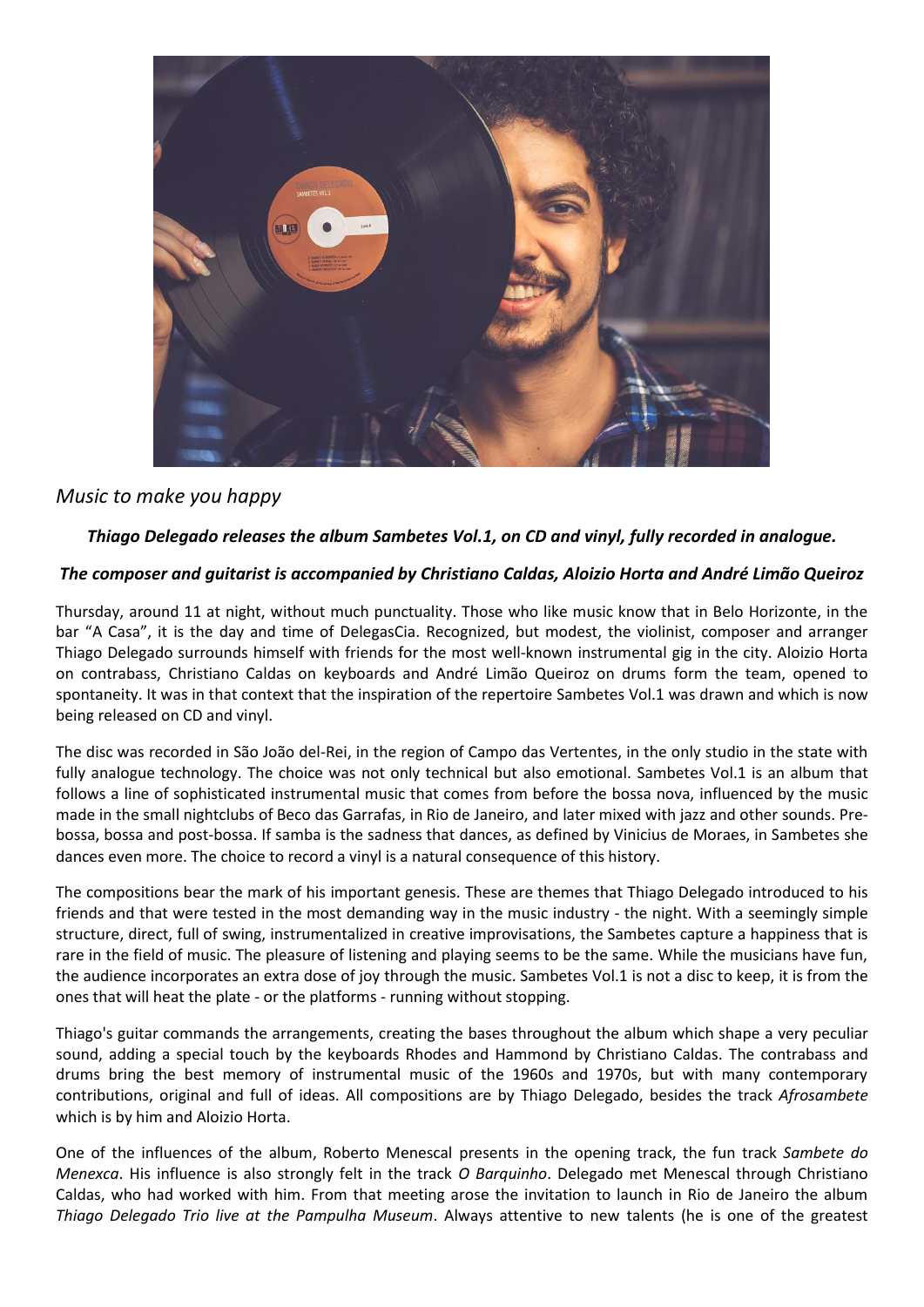producers of Brazilian music and has an infallible ear to discover talents), Menexca not only attended but also performed in the track *Viamundo* in Thiago Delegado's third album.

Made in honour to his niece Maria Luiza, the song *Sambete da Malu* is considered by the author as the most `guitaristic` of the album. The only song with lyrics is *Garoto Matheus*, which has a story to tell. Delegado wrote the song in response to an elitist and threatening message from a resident in a middle-class neighbourhood who was bothered by Matheus Brant's Carnival band called "Me Beija Que Eu Sou Pagodeiro". The song raised a lot of attention in the social media by people who like dancing music. In addition, the song gave Thiago Delegado the opportunity to fulfil his desire to "be João Gilberto," whispering as his idol for the first time on record.

Sambetes vol. 1 is of a collective nature, which could only have been born among friends, suggesting other aesthetic dialogues. *Afrosambete* is a tribute to the Afro-sambas of Baden and Vinicius, it incorporates new percussive rhythms and is worked in more divisions. *Sambete Americano* begins as a *choro* and transitions to jazz and American rhythms. *Sambete nº2* is pure swing by João Donato that improvises smartly and humorously.

As humour is the mark in everything that Delgado does, there is even a tribute to the *pagode*, in the Sambete *Maguá no Pagode*. "We discovered in this music a descent of Minas Gerais", says Delegado. The relaxed *Sambete Preguiçoso*, came up also from a joke with the audience who experienced the work in progress on Thursday nights in "A Casa".

The atmosphere of joy is evident throughout the album. But not everything was a party during the recording in São João del-Rei. "It was a bit tense," recalls Thiago Delegado. "We did about eight rehearsals, in addition to our weekly performance. We were ready, but the challenge of recording the whole record in one day, with the difficulties of analogue recording, brought a bit of tension to the process". Only the first track was recorded within three hours. We finished recording at 3 am.

To conclude, Thiago Delegado presents the word Sambete from his particular musical dictionary: "They are sambas, with well-defined themes, fun, with a lot of swing and space for improvisation."

#### **Affective Memory**

When listening to Sambetes Vol. 1, those who like Brazilian instrumental music will lose (and find) themselves seeking references from the pianists Luiz Eça, Dom Salvador, Tenório Jr., Sérgio Mendes and, above all, João Donato, without forgetting the organists Ed Lincoln and Walter Wanderley. The beats of Milton Banana, Edison Machado, Dom Um and Airto Moreira. The contrabass lines of Luiz Chaves, Tião Neto, Humberto Clayber, Luiz Marinho and Edson Lobo. The guitar of Baden Powell and Roberto Menescal, the arrangements of Moacyr Santos and Eumir Deodato.

They are names that bring back the memory of sounds played at the same time in several neighbouring houses in Copacabana: Sound 3, Sansa Trio, Sambossa 5, Sambrasa Trio, Quarteto Bossamba, Sexteto Bossa Rio, among others. Brazilian instrumental music helped create the bossa nova, but was, according to some historians, the first victim of its international recognition. The success made samba an elitist show. Many of the instrumentalists mentioned above went to the United States to teach jazz and *sambar*. The rest is history.

#### *SAMBETES 1*

- 1 Sambete do Menexca
- 2- Sambete da Malu
- 3 -Maguá no Pagode
- 4 Sambete Preguiçoso
- 5 Afrosambete
- 6 Sambete Americano
- 7 Garoto Matheus
- 8 Sambete nº 2

All tracks are composed by Thiago Delegado, besides *Afrosambete*, which is by Thiago Delegado and Aloizio Horta.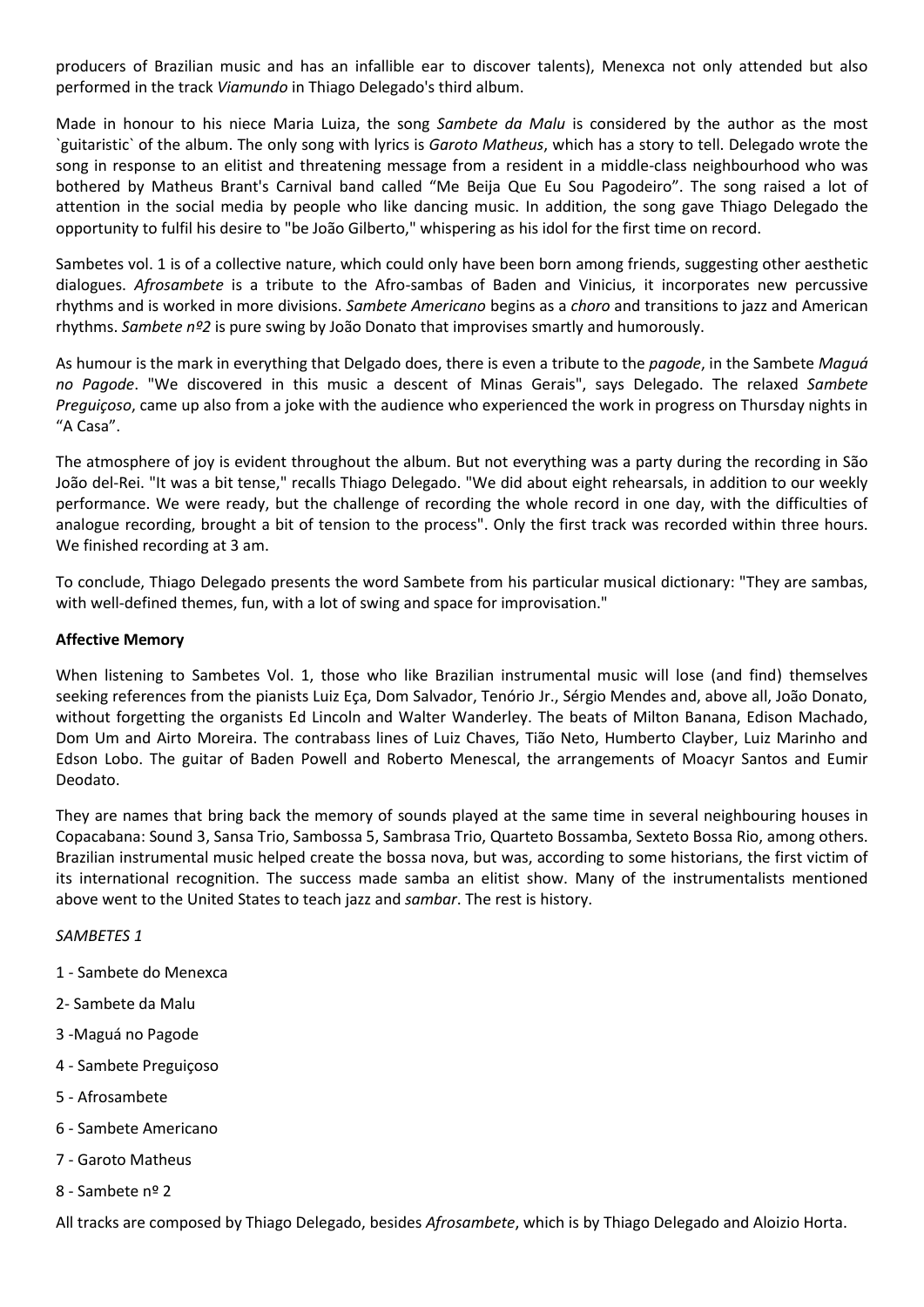All tracks are played by:

Thiago Delegado – Seven strings guitar Christiano Caldas –Rhodes and Hammond Aloizio Horta –Contrabass André Limão Queiroz – Drums



# **Thiago Delegado**

Reference in guitar with seven strings (Brazilian guitar), the instrumentalist and composer from Minas Gerais, Thiago Delegado stands out for his performance that mixes the simple sonority with sophisticated composition. He has recorded four albums: "Sambetes Vol.1" (2018), "Viamundo" (2015), "Thiago Delegado Trio: Live at the Pampulha Art Museum" (2012) and "Serra Do Curral" (2010). Revealing a deep intimacy with his instrument and a musical language without frontiers, Delegado penetrates through different musical genres: choro, samba, Bossa Nova and jazz. Considered one of the greatest talents of the Brazilian guitar, Thiago Delegado explores all possibilities of his seven strings, renewing old themes and presenting his own compositions.

The result is a modern, lively, virtuous and surprising sound. One of the most striking features of the instrumentalist's work is the ability to attract audiences, making instrumental music accessible to all.